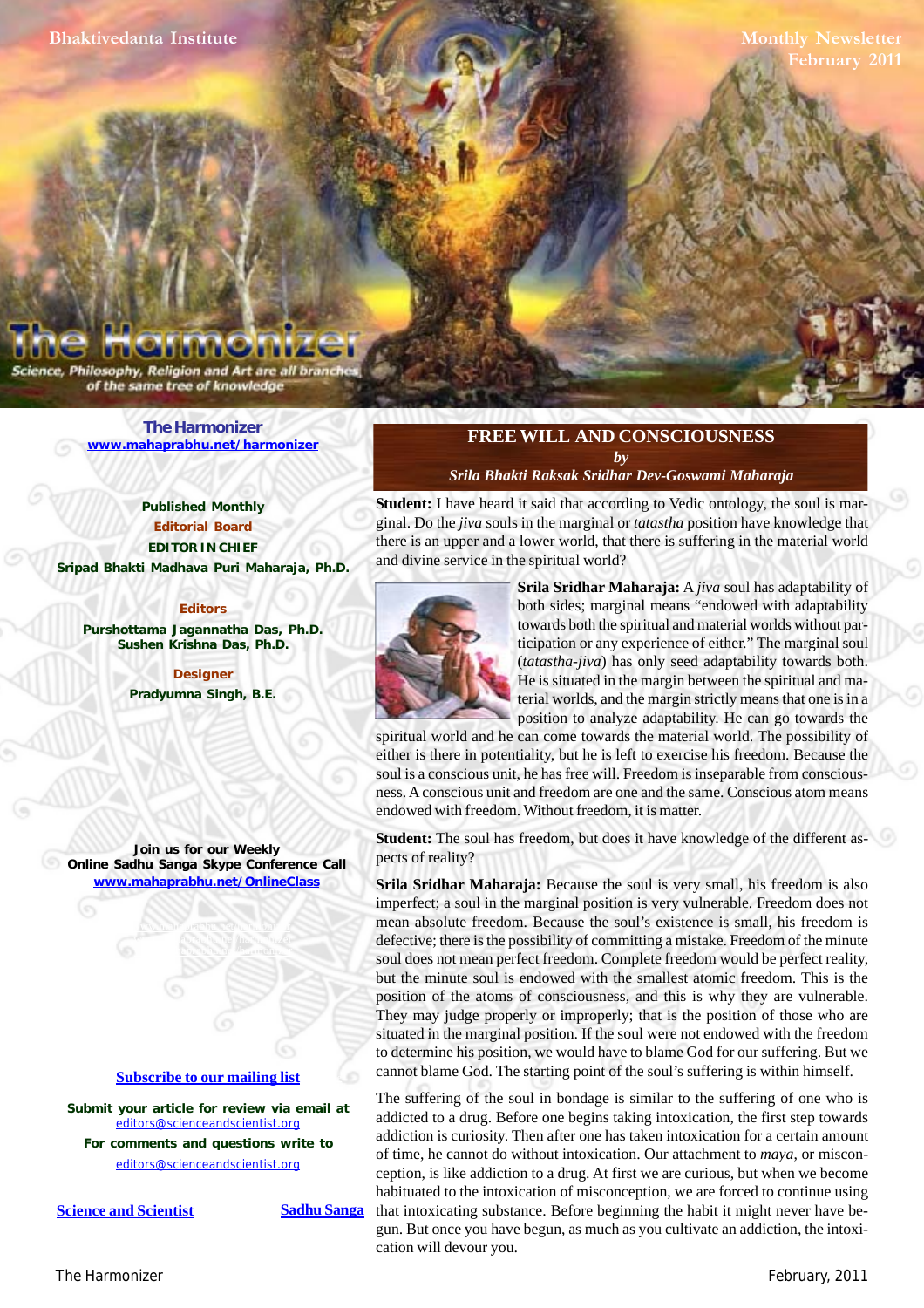## **SEARCH FOR AN ALTERNATIVE PARADIGM OF LIFE**

## *by*

## *[Srila Bhaktisvarupa Damodara Maharaja \(T. D. Singh, Ph.D.\)](http://mahaprabhu.net/sadhusanga/blog1.php/2009/10/01/affectionate-guardians)*



Many thoughtful scientists will agree that chemical evolutionists do not actually study life. They only study how biomolecules such as RNA, DNA, proteins, etc., might have formed early on earth. But their combinations do not seem to lead to life and it is highly doubtful that scientists will ever be able to create life from the interactions of lifeless molecules.

Leslie Orgel, in a 1998 review article entitled, "The Origin of Lifea review of facts and speculations" has summarized our current state of affairs in regard to life and its origin as – "There are several tenable theories about the origin of organic material on the primitive earth, but in no case is the supporting evidence compelling. Similarly, several alternative scenarios might account for the self-organization of a self-replicating entity from pre-biotic organic material, but all of those that are well formulated are based on hypothetical chemical synthesis that are problematic."1

Thus it seems that the scientists are not able to generate life by a combination of biomolecules in the laboratory. It suggests that knowledge of DNA or any bio-molecule will not be able to explain what life is. Rather life could be beyond the assembly of biomolecules. Werner Arber, a well-known microbiologist and Nobel Laureate in Medicine and Physiology from the University of Basel, Switzerland has commented as, "It is an important discovery of Thomas R. Cech and Sidney Altman…. that RNA could act as a catalyst. However, I am not sure about its significance with regard to the study of origin of life. RNA alone is not life…. for me it may always remain as a mystery that how many different molecules could come together to form a primordial cell. . . . I think that life could be beyond the assembly of biomolecules."2

It would be, therefore, worthwhile to examine alternative paradigms of life. Schrödinger, one of the founding fathers of quantum mechanics, also felt that life required some extraordinary laws to explain it. He said, "We must be prepared to find a new kind of physical law prevailing."3



Michael Polanyi, a scientist and thinker of the twentieth century expressed more profoundly: "The recognition of certain basic impossibilities has laid the foundations of some major principles of physics and chemistry; similarly, recognition of the impossibility of understanding living things in terms of physics and chemistry, far from setting limits to our understanding of life, will guide it in the right direction…. such a

demonstration would help to draw a truer image of life and man than that given us by the present concepts of biology."4 **Michael Polanyi**

Genes are the coded instructions to make organisms' bodily structures, and the genome is the library of these instructions. But even an entire genome by itself is not alive. Life is much more than the genome. Werner Arber, the Nobel Laureate microbiologist from the University of Basel, Switzerland remarked, "I think that life could be beyond the assembly of biomolecules."5 Dr. W. French Anderson,<sup>6</sup> one of the leading geneticists in the world and

father of Gene Therapy, also expressed, "Can we alter our humanness by this kind of manipulation? Can we alter what is uniquely important to us as a human race by engineering our genetic machinery?" He felt that it is not possible to change one's humanness by genetic engineering because of the presence of "that non-qualifiable, spiritual part of us that makes us uniquely human." "We do have a religious, a spiritual aspect to our being. This would be difficult to quantitate, but it exists."7

Thus we can say,

## Human Person  $\pm$  Human Body or Human Genome

Rather, according to Vedantic world view,

Human Person = Human Body + Mind, Intelligence & False Ego + Spiriton (Life particle)

#### To generalize,

*Living Being* = *Genome* + *Mind, Intelligence* & *False Ego* + *Spiriton*

| (Physical/     | (Subtle Matter) | (Life particle) |
|----------------|-----------------|-----------------|
| Material Body) |                 |                 |

## **Life: Spiritual particle or Spiriton**

According to Vedanta, the ancient spiritual science of India, all living beings are animated by the presence of a non-chemical or non-molecular fundamental spiritual particle – "spiriton" (called atman in Vedantic terminology; the term 'spiriton' is coined by the author). Vedanta mentions that 'spiriton' or the spiritual particle has the following properties:<sup>8</sup>

a) It is the spiritual energy as opposed to the material energy of God.

b) It is a transcendental particle and is ontologically different from matter.<sup>9</sup>

c) It is only due to the interaction between the spiriton and material elements that the material body appears to be active and lively.

d) Its fundamental qualities are: (i) Consciousness (ii) Free will (iii) Intention and (iv) Purpose.

e) It is beyond ordinary sense perception but it can be inferred. Consciousness is the most visible symptom of life, spiriton. Matter, however complex it may be, can never be conscious.

f) It exists eternally and it cannot be created or destroyed.

g) It has a will to acquire knowledge.

h) It has a will to be blissful.

i) It has attractive powers not only with individual beings but also with matter. The attractive power or force between a mother and her baby is due to the interaction of spiritons. However, when the baby is dead, the attractive power will be lost because the spiriton is no longer there within the body of the child.

Further, when someone dies, one can experience the symptoms of the passing of the "spiriton" through the eyes, mouth, rectum, or through the skin holes of the head along with life air.

In Vedanta there are two aspects of reality-the spiritual nature and the material nature. It should be noted that the activities of the living beings are not simply physical. Many scientists face great difficulty explaining human behavior only in mechanical or mate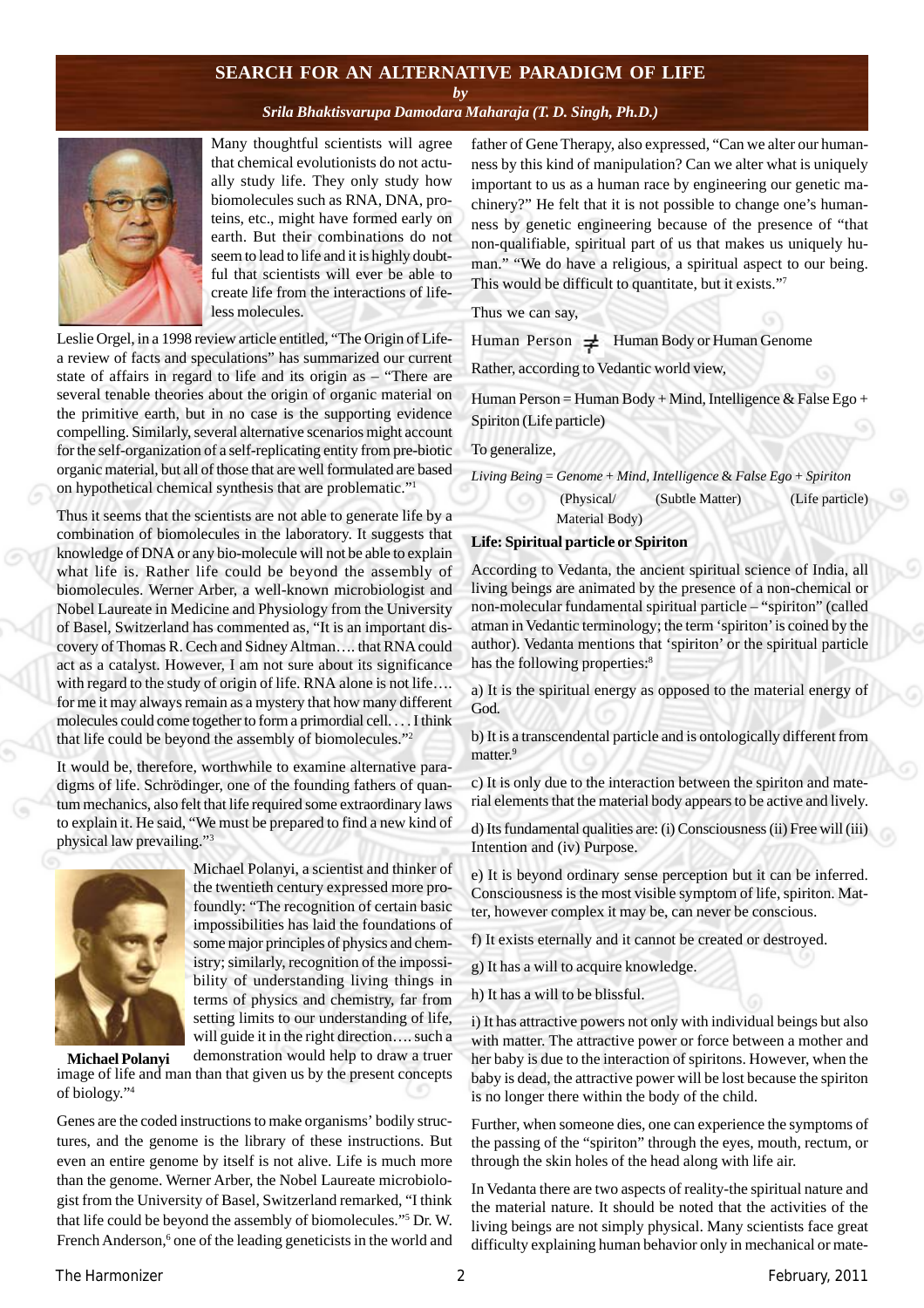rial terms and feel such limitations intuitively. James Watson, the co-discover of double helix model of DNA structure, says, "There are still very major problems to solve on how information is stored and retrieved and used in the brain. It's a bigger problem than DNA, and more a difficult one…. You can find genes for behaviors, but that doesn't tell you how brain works…. we still don't



know how the brain works …."10 Recently, Stephen Hawking also expressed in a lecture; "As Dirac remarked, Maxwell's equations of light, and the relativistic wave equation … govern most of physics, and all of chemistry and biology. So in principle, we ought to be able to predict human behavior, though I can't say I have had much success myself. The trouble is that the human

Stephen Hawking brain contains far too many particles, for us to be able to solve the equations."11 According to Vedanta, the brain in developed living beings is an important organ of the body machinery in which the symptom of consciousness is transmitted. The conscious energy is transmitted from the spiritual soul or 'spiriton'.

In biology textbooks, life or living beings are generally defined as having potential to grow, reproduce, move, respond to such stimuli as light, heat and sound and are sustained by the processes of nutrition, respiration and excretion. But what makes these living systems grow? Biologically, we explain that growth is due to multiplication of cells through various types of divisions like mitosis or meiosis. But why any cell starts dividing at the first place? Why a fertilized egg (after the sperm cell unites with egg cell) undergoes divisions which results in the formation of the whole body? Vedanta describes that due to the presence 'spiriton' the body is animated and active and undergoes six types of transformations.12 It takes birth, lives for some time, grows, produces some offspring, gradually dwindles, and at last vanishes into oblivion.13

It is just like the analogy of a car and the driver inside. When the driver goes away, the car cannot move. Similarly, when the spirit soul, spiriton goes away, or what we call death, the body can no longer be animated in spite of the fact that all the molecular machineries that make up the body are still intact.

*Srimad Bhagavad-Gita* mentions about 'spiriton' being different from matter as follows:

## *bhumir apo 'nalo vayuh kham mano buddhir eva ca ahankara itiyam me bhinna prakrtir astadha*

Translation: "Earth, water, fire, air, ether, mind, intelligence and false ego-all together these eight constitute My (Lord Krishna's) separated material energies. Besides these, O mighty-armed Arjuna, there is another, superior energy of Mine, which comprises the living entities (spiritons) who are exploiting the resources of this material, inferior nature."14

According to Vedanta, the science of the soul or spiriton (atman) is the sublime essence of spirituality. The *Bhagavad-Gita* refers to this science as-*raja-vidya raja-guhyam pavitram idam uttamam pratyaksavagamam dharmyam su-sukham kartum avyayam*, meaning, "This knowledge is the king of education, the most secret of all secrets. It is purest knowledge, and because it gives direct perception of the self by realization, it is the perfection of religion. It is everlasting, and it is joyfully performed."15 According to Vedanta, the ultimate purpose of human life is to find our real spiritual identity and our relationship with the Supreme.

It seems that biologists will have to change their views of life being comprised strictly of matter only. Laplace also thought that the physical sciences of matter would be able to completely explain the Universe, but that view has changed. It seems that biological science is following in the footsteps of physical science and will begin to see the need to include spiritual elements in the study of life sciences. As John Eccles, the Nobel Laureate in Medicine and Physiology remarked, "I maintain that the human

mystery is incredibly demeaned by scientific reductionism, with its claim in promissory materialism to account eventually for all of the spiritual world in terms of patterns of neuronal activity. This belief must be classed as a superstition.... we have to recognize that we are spiritual beings with souls existing in a spiritual world as well as material beings with bodies and brains existing in a material world."16



**John Eccles**

### **References**

1. Orget L. E., "The origin of life **–** a review of facts and speculations", *Trends in Biochemical Sciences,* 1998, Volume 23, pp.491- 495.

2. T. D. Singh & W. Arber, "Dialogue on Life and its Origin", *Savijnanam* **–** *Scientific Exploration for a Spiritual Paradigm,* Volume l, Kolkata, 2002, p.8 & p.16.

3. E. Schrodinger, *What* is *Life?,* Cambridge University Press, Cambridge, 1944, p.8l.

4. M. Polanyi, "Life's Irreducible Structure", *Science, 1968,* 160:1308-1312.

5. "Dialogue on Life and Its Origin", T. D. Singh and Warner Arber, *Savijnanam* **–** *Scientific Exploration for a Spiritual Paradigm,* the Journal of the Bhaktivedanta Institute, Kolkata, 2002, vol 1, p. 8.

6. Dr. W. French Anderson is the Director of Gene Therapy at the University of Southern California's medical school where he also serves as Professor of Biochemistry and Pediatrics. A preeminent researcher in the field for more than two decades, he presided over the first experimental treatment of a human in 1990.

7. Anderson, W. French, "Genetic engineering and our humanness," *Human Gene Therapy,* 5: 755-759, 1994.

8. Refer A. C. Bhaktivedanta Swami Srila Prabhupada, *Bhagavad-Gita As It Is,* Bhaktivedanta Book Trust, Bombay, 1997.

9. *Ibid.,* verse *2.23* **–** *nainam chindanti sastrani nainam dahati pavakah na cainam kledayanty apo na sosayati marutah*, meaning, "the soul can never be cut to pieces by any weapon, nor burned by fire, nor moistened by water, nor withered by the wind." 10. A Conversation with James Watson, *Scientific American, 2003,* 288(4):66-70. Also refer to the extended version of this conversation at Scientific American's website www.sciam.com

11. Lecture by Stephen Hawking on "Gödel and the End of Physics" at Texas A&M University in College Station, Texas, March 8, 2003; adapted from http://www.damtp.cam.ac.uk/strtst/dirac/hawking

12. We should note that some religious traditions do not accept the existence of the soul and some others proclaim that the soul is present in human beings only. However, ancient Vedic science of India does not accept such statements and states very firmly that all living entities have spirit souls.

13. *Bhagavad-Gita As It Is*, verse 2.20 purport, Ibid.

14. *Ibid.,* verses 7.4-5.

15. *Ibid.,* verse 9.2.

16. John Eccles, *Evolution of the Brain: Creation of the Self,* New York, 1989, p.241.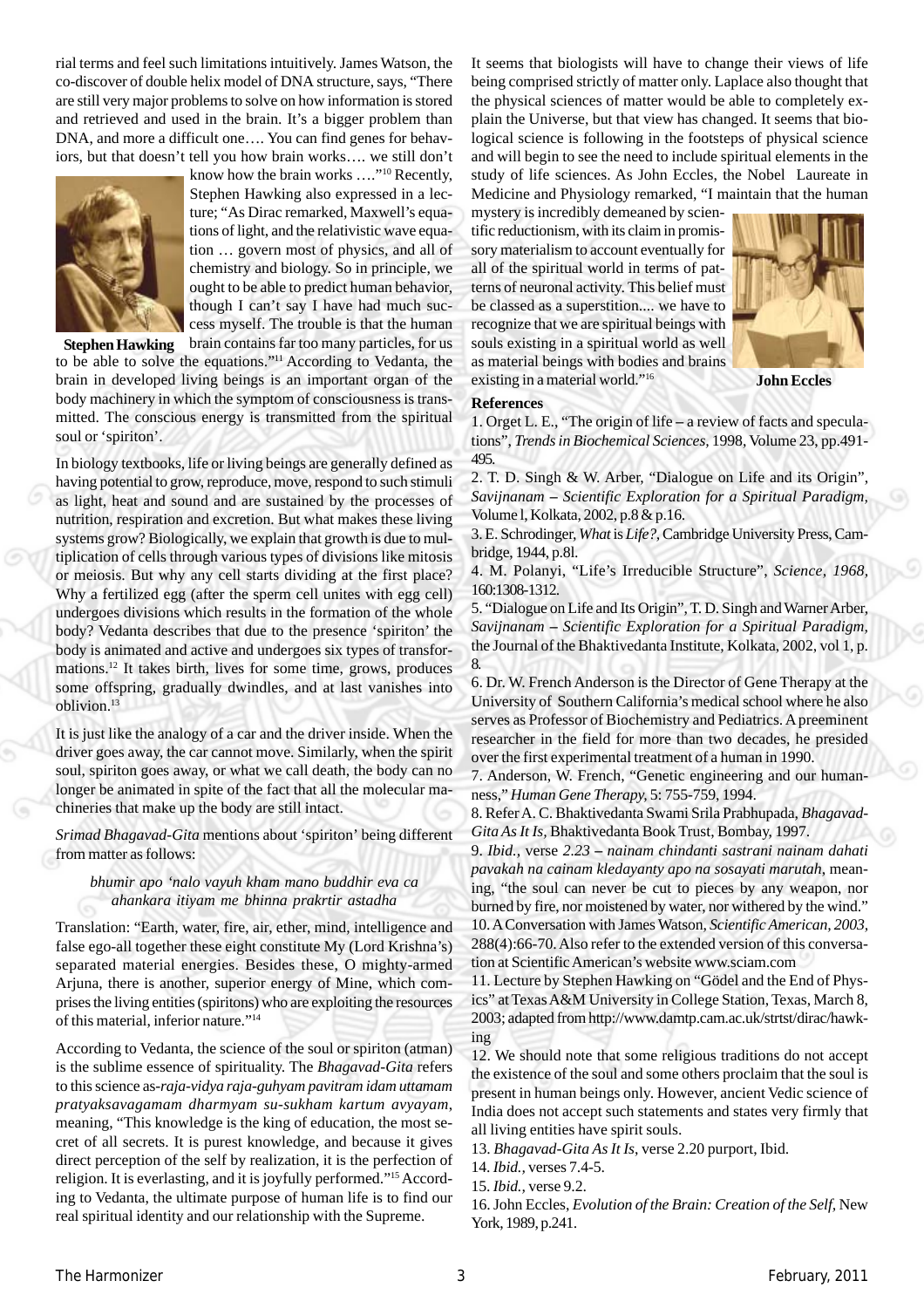## **CONSIDER A FLOWER – PART 1 (of 2)**

*by*

*[Sripad Bhakti Madhava Puri Maharaja, Ph.D.](http://mahaprabhu.net/sadhusanga/blog1.php/2009/10/01/affectionate-guardians)*



Hegel often uses the example of a flower in explaining the significance of philosophy. A flower is, of course, a finite existence and therefore not a proper object of philosophy, but it does serve as a ready example to illustrate its principles.

In his **Encyclopedia Part 2 - Nature (EN246)** Hegel describes the difference between empirical science (physical science) and philosophical science (Philosophy of Nature).

*What distinguishes the Philosophy of Nature from physical science is, more precisely, the kind of metaphysics used by them both; for*

*metaphysics is nothing else but the entire range of the universal determinations of thought, as it were, the diamond net into which everything is brought and thereby first made intelligible. Every educated consciousness has its metaphysics, an instinctive way of thinking, the absolute power within us of which we become master only when we make it in turn the object of our knowledge.*



*Philosophy in general has, as philosophy, other categories than those of the*

*ordinary consciousness: all education (Bildung) reduces to the distinction of categories. All revolutions, in the sciences no less than in world history, originate solely from the fact that Spirit, in order to understand and comprehend itself with a view to possessing itself, has changed its categories, comprehending itself more truly, more deeply, more intimately, and more in unity with itself.*

Here Hegel attributes all revolutions in science as well as in world history to changes in the categories of thought. (We will bring this point into focus at the end of this article.) Thomas Khun established the term "paradigm" to indicate scientific conceptual frameworks that can change due to fundamental alterations in the categorical foundations of physical sciences. The French revolution was inspired by the Reformation, according to Hegel, where individual conscience rather than external authority became the center of faith. This central conception of modernity achieved its philosophical expression in the *cogito* of Descartes.

Spinoza's attempt to attribute thought to the Absolute, and thereby again establish its infinite form, was only partly successful. By merely "attributing" thought to the Absolute by the fact of his own, as it were, empirical experience of thought, he properly understood its ultimate origin had to be located within the Absolute, but because he conceived the Absolute as Substance, he did not derive its own inherent pure thinking essence from the Absolute itself. Thus, along with extension, thinking remained for Spinoza a mere attribute of the Absolute as Substance. But Kant along with other philosophers of this period ignored this insight of Spinoza's – perhaps because of the imperfect or "empirical" form in which he held this principle - and pursued the subjective, empirical thinking that it seemed Descartes espoused.

The result of this dramatic change, as Hegel acknowledges in his **EL62** was that, "... now, at length, even the thought-forms are pronounced anthropomorphic, and thought itself is described as a mere faculty of finitization." It was in this way that subjective or psychological thinking entered philosophy, and such thinking was consummated in the philosophy of Kant.

Along with the rise of anthropomorphic thought-forms another associated principle became effective, namely, the significance of intuition or direct experience, especially as the basis of empirical science.

Of course, finite thought or subjective thought is appropriate for finite understanding, but it has no jurisdiction in the sphere of Absolute Truth. Fichte, Shelling and Hegel all recognized the proper status of infinite thinking that Aristotle had long since established as *noesis noesios*, or the self-thinking thought of the Absolute. But it was only Hegel who actually showed how the Absolute establishes itself as self-determined self-thinking Subject as well as Substance. This is fundamental to understanding how Philosophy can ever become scientific, i.e. systematic. As long as philosophy remains based upon subjective thinking, it remains within the sphere of finitude, and the Absolute is that which it can only know "about" but never know in its infinite being in-and-for-itself. Absolute knowing can only be conducted on the Absolute platform. The **Phenomenology** was written for the purpose of raising thought to that platform, by dissolving all entrenchment in the immediacies of sensuousness, understanding, consciousness, self-consciousness (ego), family, society, art, religion. This liberation from all conditional finite existence is necessary to enter the ether of science - the freedom of self-thinking thought - thought that has only itself as its object.

Much of this is explained very clearly in the section "With What Must Science Begin?" in Hegel's **Science of Logic** (SL88-122). Such absolute thinking is necessary for philosophy as a science, however empirical thinking must remain on the finite level. Still the principles that limit such empirical thinking must be known and recognized by empirical scientists. Without such knowledge of philosophy it leads to further problems, as Hegel continues in **EN246**,

*Now the inadequacy of the thought-determinations used in physical science can be traced to two points which are closely bound up with each other.*

*(1) The universal of physical science is abstract or only formal; its determination is not immanent in it and it does not pass over into particularity.*

*(2) The determinate content falls for that very reason outside the universal; and so is split into fragments, into parts which are isolated and detached from each other, devoid of any necessary connection, and it is just this which stamps it as only finite.*



*If we examine a flower, for example, our understanding notes its particular qualities; chemistry dismembers and analyses it. In this way, we separate colour, shape of the leaves, citric acid, etheric oil, carbon, hydrogen, etc.; and now we say that the plant consists of all these parts....*

This glaring discontinuity requires that we become more aware of the proper estimation of intuition (sense-perception) and its relation to rational thought, and the way we might overcome this cleavage. Thus Hegel offers the following: